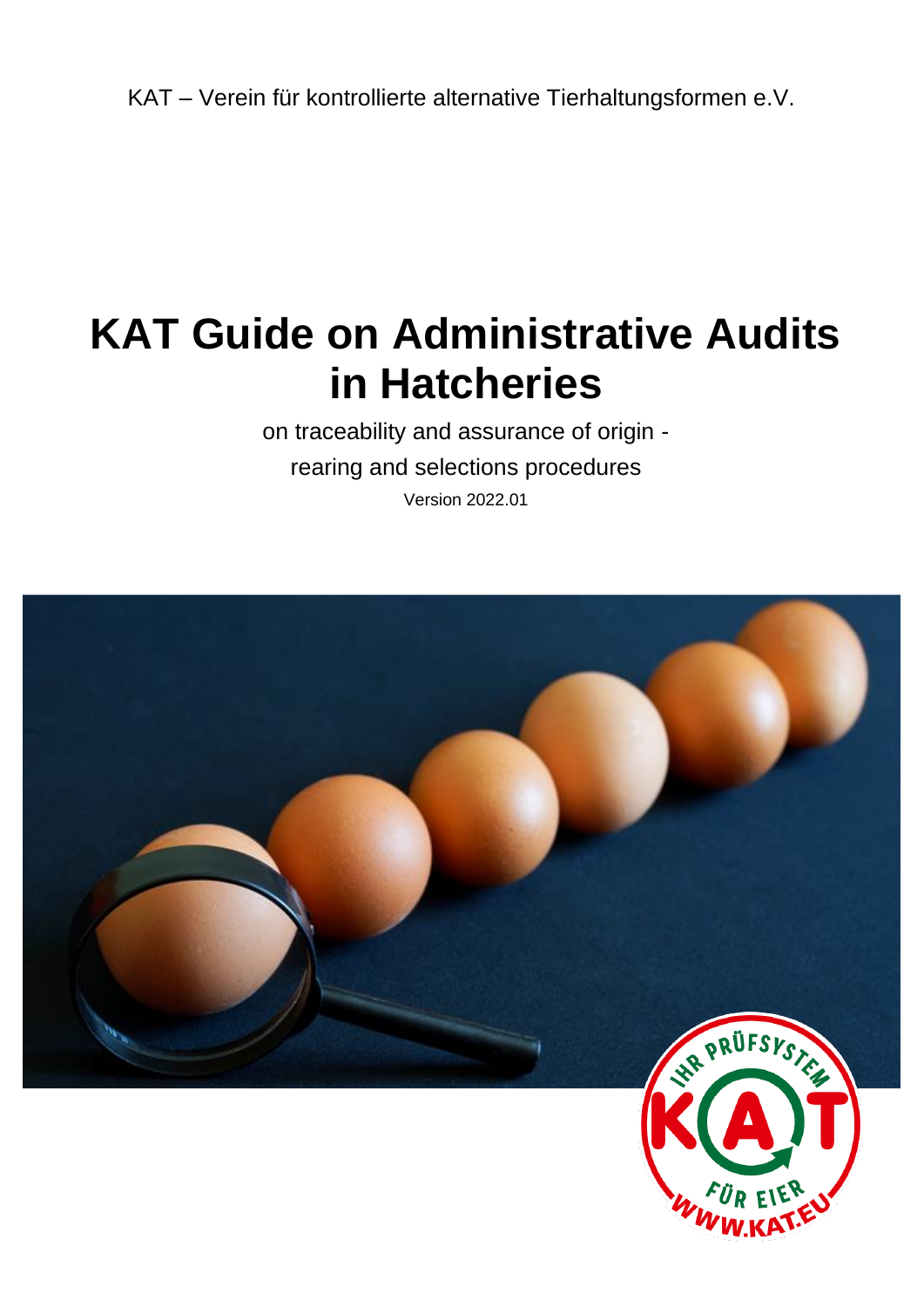KAT – Verein für kontrollierte alternative Tierhaltungsformen e.V.

**Version 2022.01** Released on 01/10/2021 Status: valid from 01/01/2022

#### **KAT – Verein für kontrollierte alternative Tierhaltungsformen e.V.**

Konrad-Zuse-Platz 5 53227 Bonn Germany Tel. +49 228 95960 0 Fax +49 228 95960 50 Internet [www.kat.eu](http://www.kat.eu/) [www.was-steht-auf-dem-ei.de](file://///kat-fs01/Kontrollen/KAT/Prüfsystematik%20und%20Leitfäden/1.%20KAT-Prüfsystematik%20und%20Leitfäden%202017-2020/2_Leitfäden/In%20Bearbeitung/Vorlage/www.was-steht-auf-dem-ei.de)

Important information:

This Guide is the property of KAT. On the basis of copyright law, it is forbidden to reproduce the Guide, either in whole or in part. Infringements of copyright will be prosecuted.

The foreign-language versions of this Guide have been produced voluntarily by KAT as an additional service for participants from other member states. KAT assumes no liability for any translation errors or omissions. In the event of any differences between the German and the translated version, the German original shall always be binding.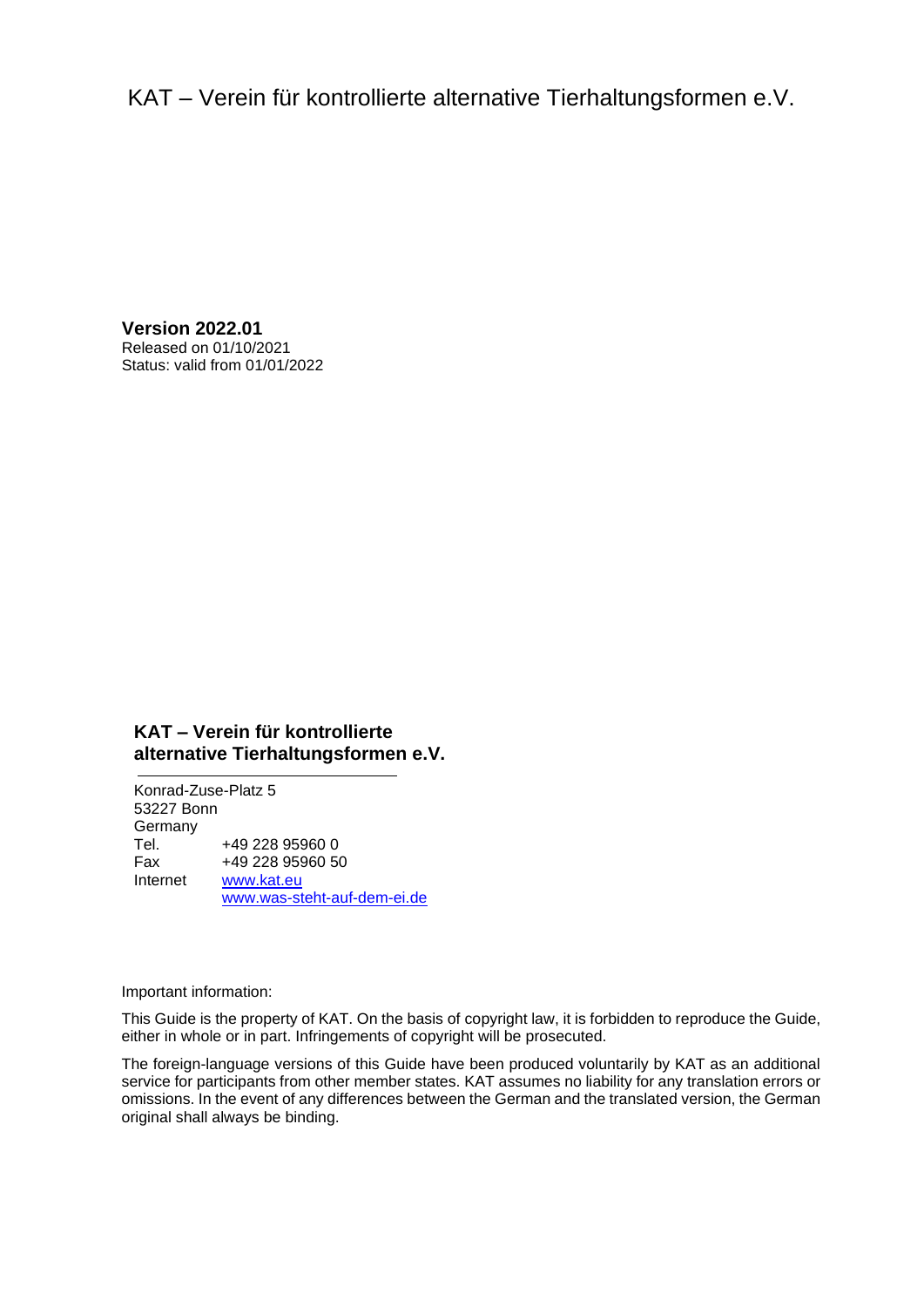![](_page_2_Picture_1.jpeg)

# **Table of contents**

| Part I:        | <b>Basic principles</b>                             | 1              |
|----------------|-----------------------------------------------------|----------------|
| 1              | <b>Preamble</b>                                     | 1              |
| $\mathbf{2}$   | Rearing and selection procedures in the KAT system  | 1              |
| 3              | <b>Scope of application</b>                         | 1              |
| 4              | Participation in the system                         | 1              |
| 5              | <b>Responsibilities</b>                             | 2              |
| 6              | Data protection                                     | 2              |
| 7              | Internet portal                                     | $\overline{a}$ |
| Part II:       | <b>List of requirements</b>                         | 3              |
| 1              | <b>Official licence</b>                             | 3              |
| $\overline{2}$ | Labelling                                           | 3              |
| 2.1            | Use of the KAT logo                                 | 3              |
| 3              | <b>Batch designation</b>                            | 3              |
| 3.1            | Batch designation in hatchery                       | 4              |
| 4              | KAT database reports and documentation requirements | 4              |
| 4.1            | KAT database reports                                | 4              |
| 4.2            | Documentation requirements                          | 5              |
| 5              | <b>Quantity balance</b>                             | 6              |
| 5.1            | Plausibility check                                  | 6              |
| 5.2            | Traceability                                        | 7              |
| Part III:      | <b>Annex</b>                                        | 8              |
| 1              | <b>Signs and symbols</b>                            | 8              |
| $\overline{2}$ | <b>Abbreviations</b>                                | 8              |
| 3              | <b>Definition of terms</b>                          | 8              |
| 4              | <b>Applicable documents</b>                         | 9              |

# **List of tables**

| Tab.1: Batch designation in hatchery |  |
|--------------------------------------|--|
| Tab.2: Definition of terms           |  |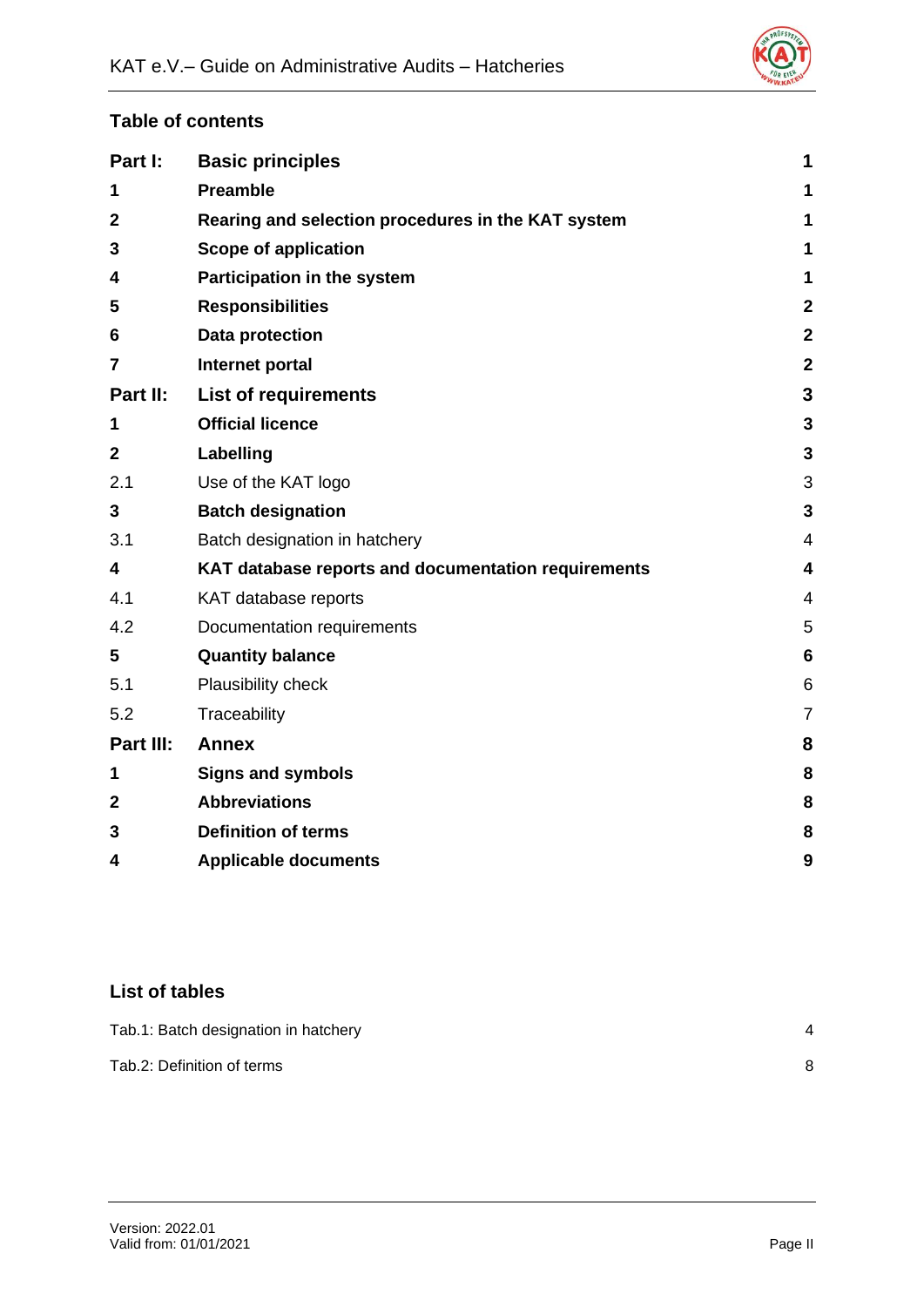![](_page_3_Picture_1.jpeg)

# <span id="page-3-0"></span>**Part I: Basic principles**

## <span id="page-3-1"></span>**1 Preamble**

The Verein für kontrollierte alternative Tierhaltungsformen e.V. (Association for Controlled Alternative Animal Husbandry, KAT) is the most important inspection body in Germany and neighbouring EU countries for the inspection of eggs from alternative forms of hen keeping (free-range, barn and organic egg production). Virtually all eggs offered for sale on the German food retail market bear the KAT conformity seal. The number of member establishments has grown continually since the association was founded in 1995.

The chief objectives of KAT are:

- to ensure full traceability, assurance of origin, and quality assurance of eggs and egg products from barn, free-range and organic rearing produced, traded or placed on the market by Members;
- to lay down and implement uniform requirements for the barn, free-range and organic rearing of laying hens, taking account of animal welfare issues;
- to lay down and implement uniform requirements for the keeping of male laying hybrids, taking account of animal welfare issues;
- transparency for the consumer by providing information (e.g. through the www.was-steht-auf-dem-ei.de).

#### <span id="page-3-2"></span>**2 Rearing and selection procedures in the KAT system**

The aim of the assurance of origin and traceability system, based on the quantity reports for each production stage (hatchery, rearing, slaughterhouse, laying farm, packing station/marketer) that must be submitted to the KAT database, is to guarantee a plausible link between the laying hen and the corresponding reared male laying hybrid/selected male hatching eggs. In this way, for eggs produced under these conditions, transparent traceability of the rearing and selection procedures is provided, and added value is created for consumers as a result.

## <span id="page-3-3"></span>**3 Scope of application**

This Guide was developed for the production stage of "Hatchery" within the KAT traceability system and describes the requirements that hatcheries must meet in order to systematically guarantee assurance of origin and traceability of eggs that are marketed under the KAT logo with a label stating "Rearing of male chicks" or a similar message. This Guide applies with effect from 1 January 2022.

With effect from 1 January 2022, eggs may only be marketed using the KAT logo subject to compliance with the requirements in relation to the KAT traceability system "Rearing and selection procedures" and if all of the necessary production and distribution systems are integrated into the KAT system.

## <span id="page-3-4"></span>**4 Participation in the system**

Any establishment that wishes to be part of the KAT value chain must register with KAT at www.anmeldung.kat.eu and – if not already a participant in the KAT system – enter into a KAT participant contract.

Once the KAT Office has been provided with all of the necessary registration documents and signed participant contract, the establishment will be given access details for the KAT database and the database instructions.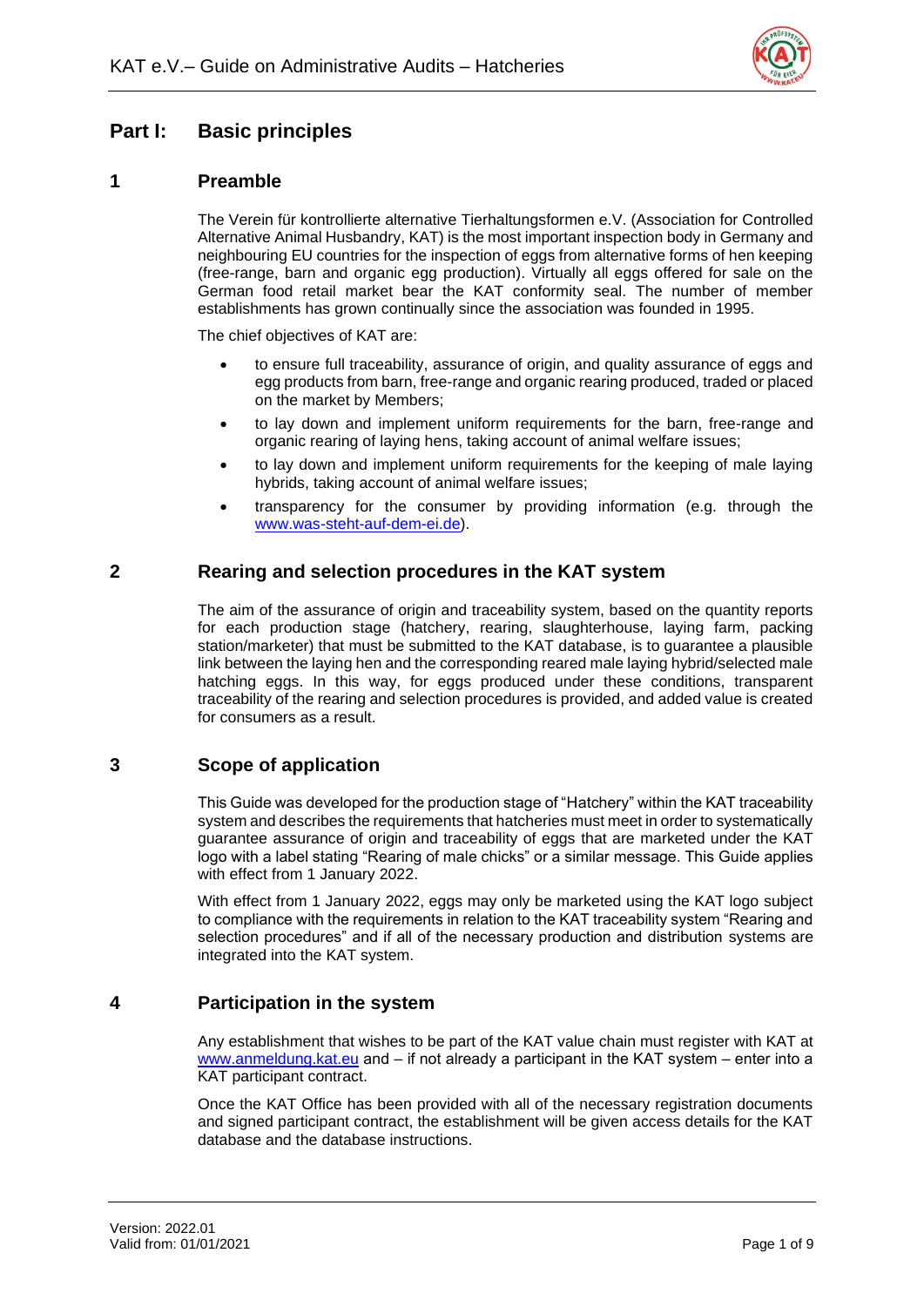![](_page_4_Picture_1.jpeg)

# <span id="page-4-0"></span>**5 Responsibilities**

Every stage in the value chain is responsible for complying with the described requirements and for correctly reporting the necessary data to the KAT database.

## <span id="page-4-1"></span>**6 Data protection**

The data entered by the system participant in the KAT database system are stored on the internet server and computer system and on data storage media. All data are protected against tampering and access by third parties through state-of-the-art technology. Master data are not transferred to third parties and are used exclusively by KAT for participant administration.

Only the KAT Office and the participants themselves have access to the data entered in the system. The disclosure of data to entities outside the system ("the public") is fundamentally excluded.

For the purpose of plausibility checks, the KAT Office has comprehensive access rights to participant data and can also access information on bird movements at all production and sales stages included in the KAT system.

## <span id="page-4-2"></span>**7 Internet portal**

In order to create greater transparency, KAT offers a special service on the query page at www.was-steht-auf-dem-ei.de: By entering the number printed on the egg (stamp number), consumers can find out the name and location of the laying farm and view pictures of the henhouse and birds. The query function is also available as a smartphone app.

Further information on the KAT system can be found at www.kat.eu. Every KAT participant can register for the internal area of the website and download the documents held there (circulars, forms, member lists, etc.).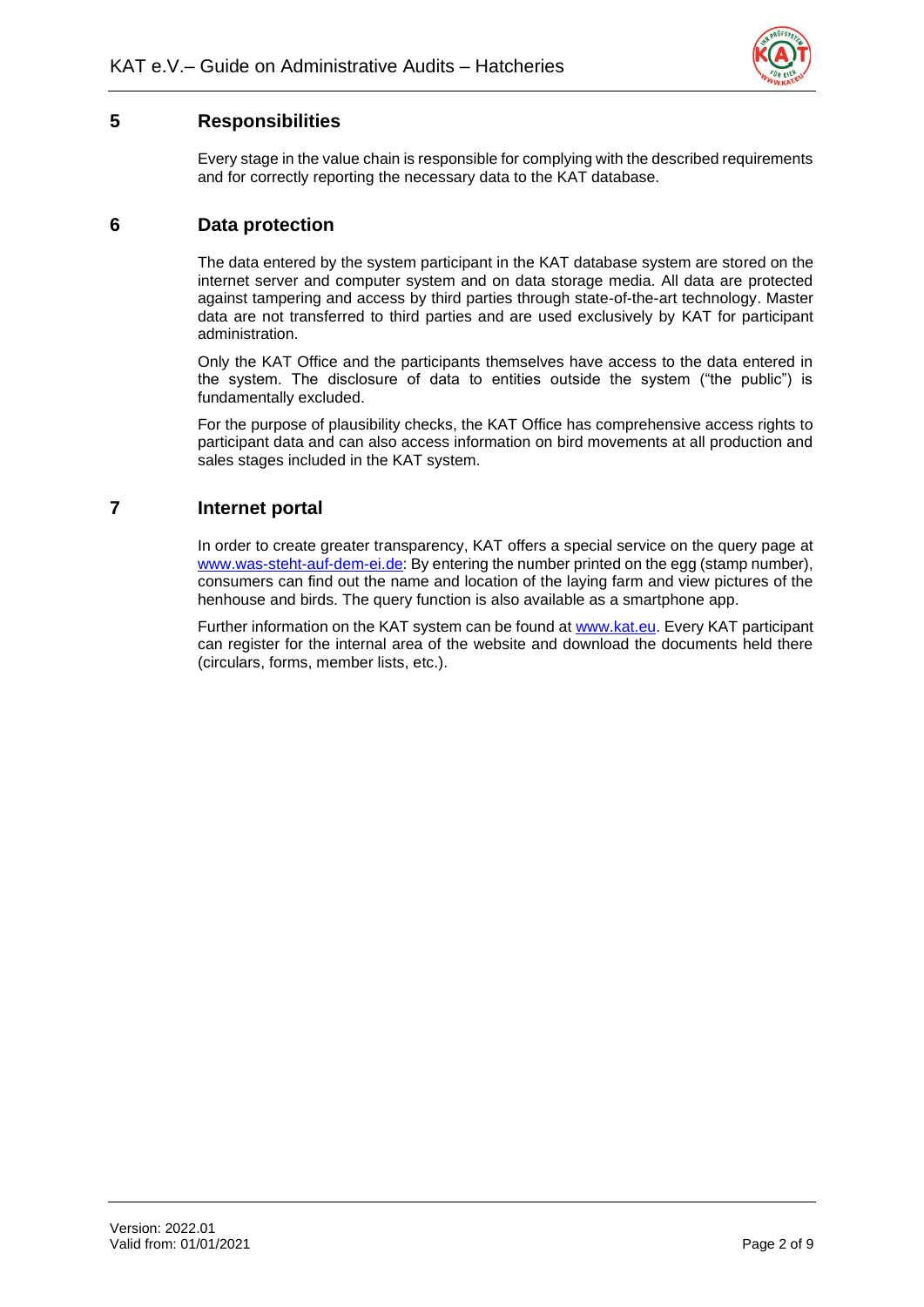![](_page_5_Picture_1.jpeg)

# <span id="page-5-0"></span>**Part II: List of requirements**

## <span id="page-5-1"></span>**1 Official licence**

1.1.1 **[K.O.]** The farm must have an official licence.

## <span id="page-5-2"></span>**2 Labelling**

The establishments that participate in the KAT system must keep KAT stocks completely separate from third-party stocks at all times both physically and in accounting terms, and with documentation of the separation available at all times. Any risk of KAT goods being mistaken for or mixed up with third-party goods must be excluded. KAT and third-party stocks must therefore be clearly labelled to ensure that they can always be identified.

#### <span id="page-5-3"></span>**2.1 Use of the KAT logo**

- 2.1.1 The KAT logo may be used as a general logo on delivery notes and invoices provided that the items are also clearly marked as KAT or third-party goods or are exclusively KAT goods.
	- *KAT logo design rules*

#### <span id="page-5-4"></span>**3 Batch designation**

In order to ensure the traceability and allocation of flocks of cockerels to the marketed eggs, batch designations that clearly define the birds included in that batch are assigned by both the hatcheries and the rearing farms when entering the livestock data into the KAT database.

Two procedures for the traceability of the rearing of male laying hybrids are possible in the KAT system:

- **Hatch equivalents**: Male chicks are reared that come from the same hatching and hatchery and are of the same breed as the female chicks.
- **Head equivalents**: The male chicks that are reared have different hatching dates from the female chicks and may also have been hatched in other hatcheries. The male chicks must, however, come from laying hybrid breeds. Measures must be in place to guarantee that the hatching date of the males is a maximum of 12 months before the hatching date of the young hens, and that the males are slaughtered before the young hens are stocked in the laying house. Several flocks of cockerels may be assigned to one flock of laying hens.
- *Information: The head equivalent approach will still be permitted by KAT up until 31 December 2021, i.e. only the hatch equivalent approach will be accepted in the KAT system with effect from 1 January 2022. Male laying hybrids reared up until 31 December 2021 under head equivalent conditions may be counted in the figures for a new stocking of laying hens up to 31 December 2022.*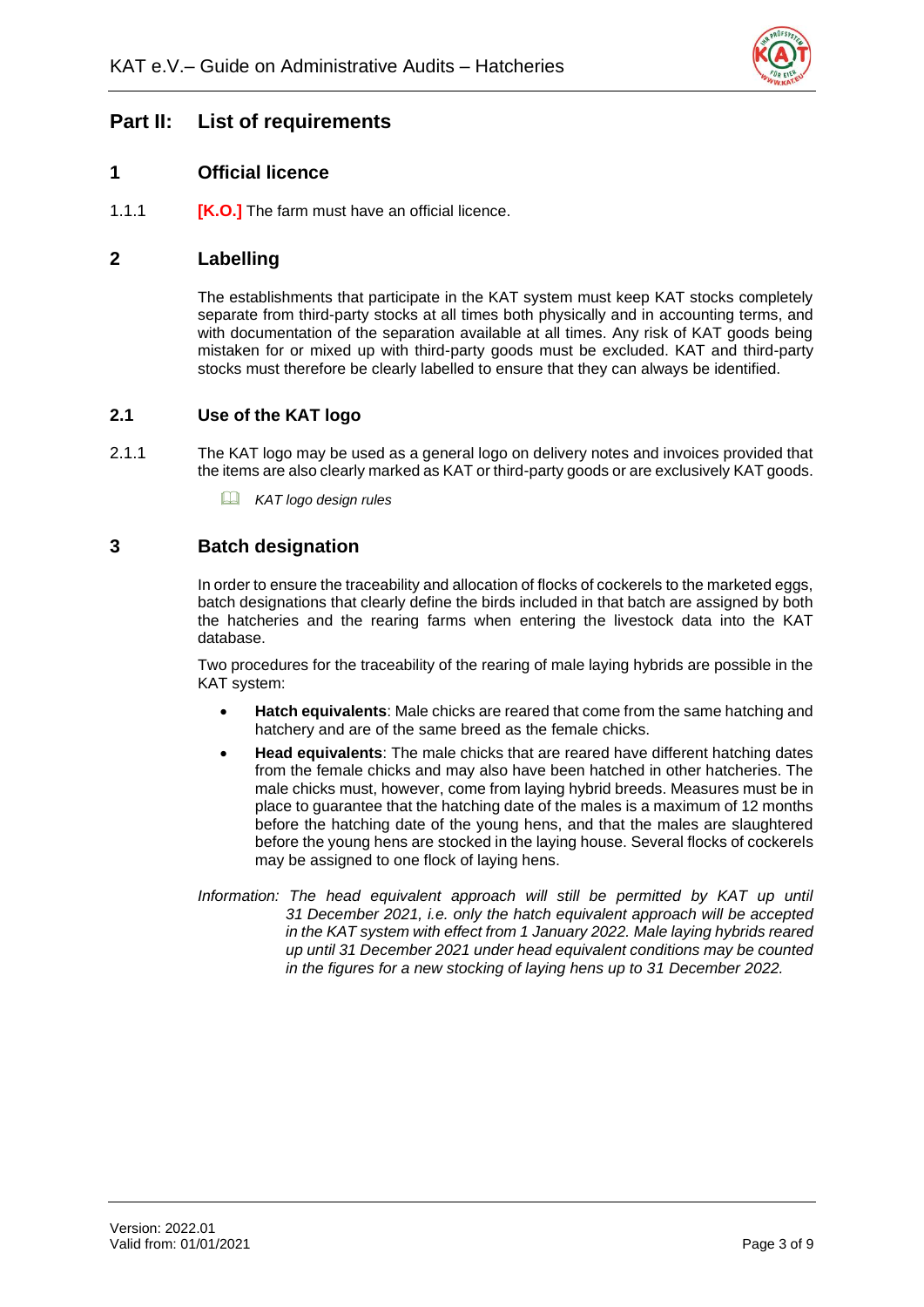![](_page_6_Picture_1.jpeg)

#### <span id="page-6-3"></span><span id="page-6-0"></span>**3.1 Batch designation in hatchery**

Tab.1: Batch designation in hatchery

| Information                | Explanation                                                                            | Example     |
|----------------------------|----------------------------------------------------------------------------------------|-------------|
| <b>KAT ID</b>              | Identification number assigned to hatchery by KAT                                      | DE/B-999    |
| Date                       | YYYYMMDD                                                                               | 20210711    |
| Hybrid variety             | Breed identification, comprising a G and sequential number<br>(three-digit)            | G000        |
| Sex                        | Abbreviation for male or female                                                        | M or F      |
| Form<br>of l<br>production | Information on whether hatching is from organic (0) or<br>conventional (2) production. | $0$ or $2$  |
| used<br><b>Process</b>     | No process applied = $B100$                                                            | <b>B100</b> |
| for male chicks            | Male chicks are reared $=$ B200                                                        | <b>B200</b> |
|                            | Selection procedure = B300                                                             | <b>B300</b> |
| Sequential<br>numbering    | Three-digit sequential numbering for clear identification<br>of a batch                | 000         |
| <b>Blank spaces</b>        | All blank spaces are marked with an underscore $(\text{``})$ .                         |             |

#### Examples

Brood batch: DE/B-999\_20210118\_G010\_F\_2\_B300\_000

Organic brood batch: DE/B-999\_20210118\_G010\_M\_0\_B200\_000

Abbreviations for the labelling of selection procedure

- B301 Seleggt
- B302 In Ovo
- B303 Plantegg (genetic testing)
- B304 Cheggy (hyperspectral analysis)

*Information: This list is correct as at September 2021. An up-to-date list of the selection procedures and hybrid varieties can be viewed in the internal members' area under "DOCUMENTS → Information and Leaflets".*

## <span id="page-6-1"></span>**4 KAT database reports and documentation requirements**

#### <span id="page-6-2"></span>**4.1 KAT database reports**

All bird reports are entered weekly  $-$  by no later than midnight on Wednesday of the following week – into the KAT database at https://datenbank.kat.eu.

Every establishment is responsible for correctly inputting the required data in the KAT database itself.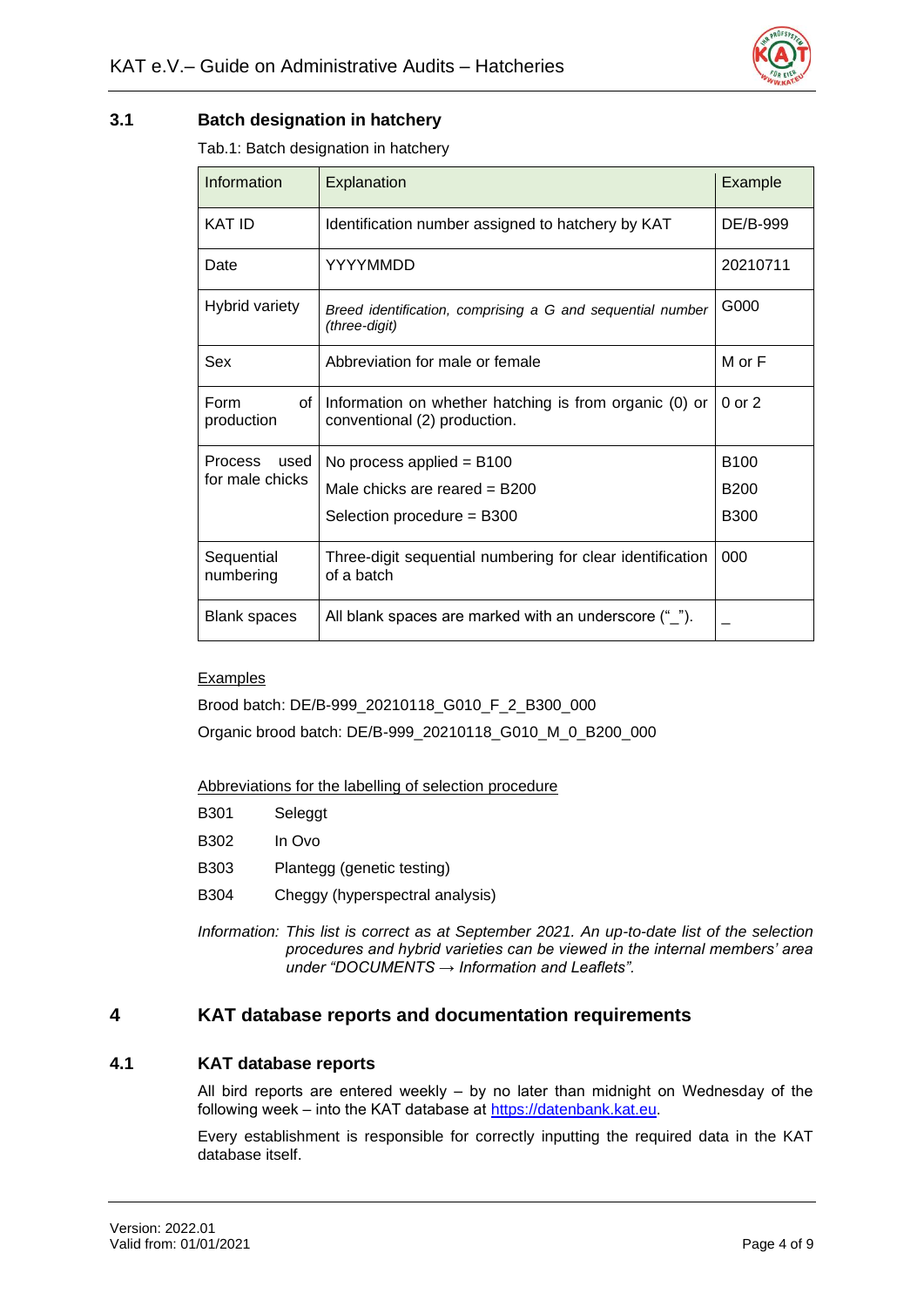![](_page_7_Picture_1.jpeg)

The access details are treated as confidential. The establishments are responsible for the accuracy of the input data.

The KAT database reports include all data necessary for traceability and plausibility checks.

- *Procedural instruction VA-JA-03-EN\_Database\_instructions*
- 4.1.1 **[K.O.]** All bird reports to the KAT database are submitted in accordance with the procedural instruction.
	- *Procedural instruction VA-JA-04-EN\_Submission\_of\_goods\_reports*
- 4.1.2 **[K.O.]** All outgoing animals destined for the KAT system are reported to the KAT database in due time on a client-by-client basis, indicating the recipient's KAT ID.
- 4.1.3 KAT database reports when selection procedures are applied
- 4.1.3.1 All hatched female chicks delivered into the KAT system are reported to the KAT database specifying the selection procedure used.
- 4.1.3.2 In the case of KAT hatchings, all male chicks hatched due to errors in sex determination (mis-sexed) are also reported to the KAT database specifying the selection procedure.
- 4.1.4 KAT database reports on rearing of male chicks
- 4.1.4.1 For each hatch delivered into the KAT system, the total of all female and male chicks of that hatch shall be reported to the KAT database.
- 4.1.5 KAT database reports by dealers (hatchery)
- 4.1.5.1 If chicks for the KAT system are sold to another hatchery, these are reported in full to the trader ID of the recipient hatchery.
- 4.1.5.2 If chicks for the KAT system are delivered to rearing farms which have not hatched in the own hatchery, these are reported in full to the KAT database via the own trader ID.

#### <span id="page-7-0"></span>**4.2 Documentation requirements**

- 4.2.1 The establishment description is complete and up to date. Any changes to the establishment description are reported to the KAT Office immediately.
	- *Form FB-A-01-EN\_Establishment\_description*
- 4.2.2 Contingency plans with clearly defined responsibilities are in place in the event of an emergency or critical situation. These include the names and telephone numbers of all key contact persons (e.g. veterinary surgeon, veterinary inspection office, suppliers/buyers, KAT).
	- *Form FB-A-03\_EN\_Emergency\_plan*
	- *KAT Emergency Guide for Member Establishments*
- 4.2.3 The establishment has an effective self-checking system for the traceability and traceability of livestock and for the care and maintenance of the premises.
- 4.2.4 All relevant documents (invoices/delivery notes) are kept for at least 12 months.
- 4.2.5 Files are organised on the basis of accounting requirements, with delivery notes and invoices for KAT goods being stored separately.
- 4.2.6 The recipient sites of male and female birds are documented.
- 4.2.7 The delivery notes for the chicks at least include the following information:
	- KAT ID (hatchery site)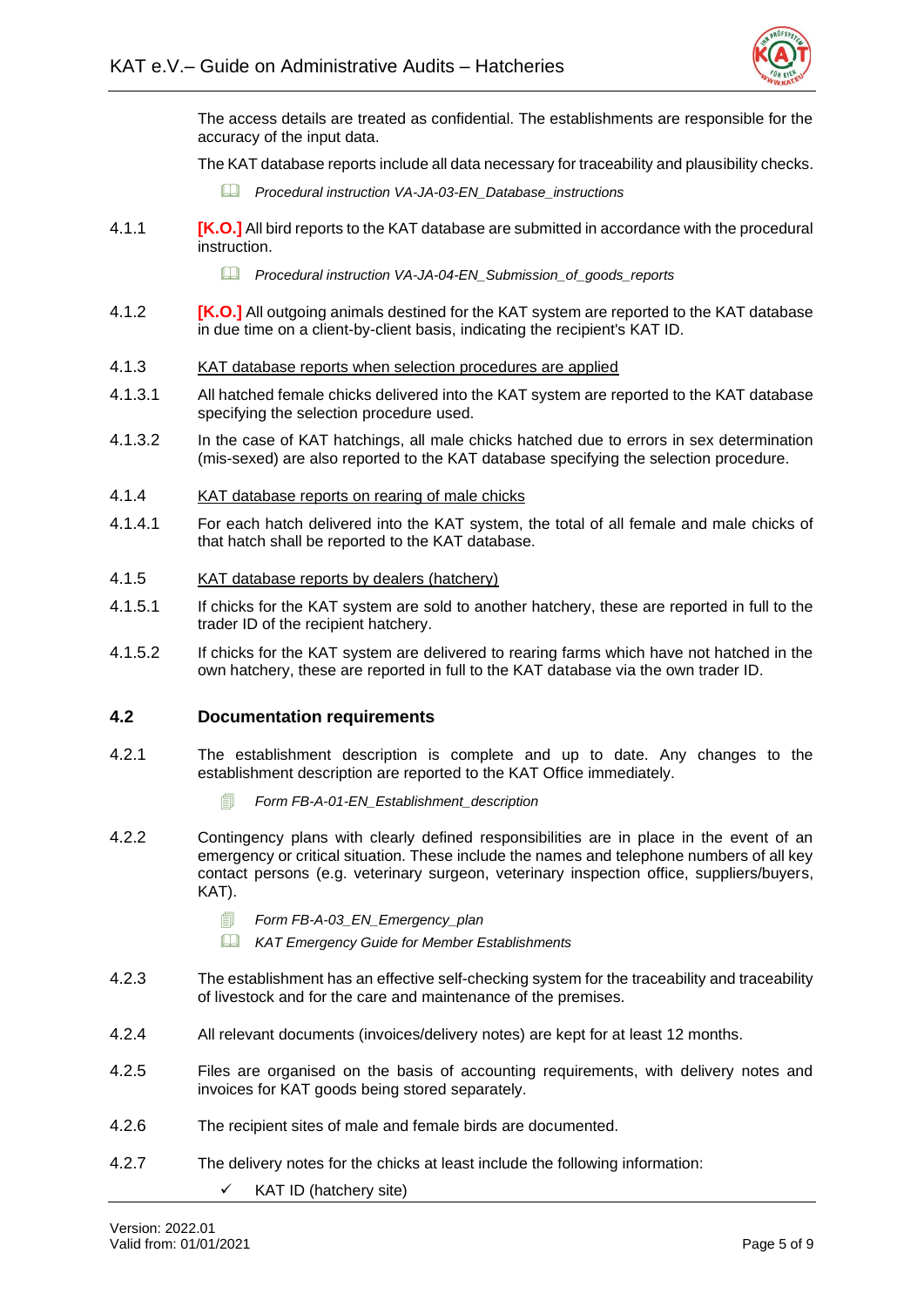![](_page_8_Picture_1.jpeg)

- ✓ KAT brood batch number
- ✓ No. of birds per KAT brood batch number
- ✓ Laying hybrid variety per KAT brood batch number
- $\checkmark$  Recipient (rearing farm including KAT ID)
- Dispatch/delivery date
- ✓ Rearing/selection procedure used
- Clear KAT labelling

#### 4.2.8 The invoices for the outgoing goods at least include the following information:

- $\checkmark$  KAT brood batch number(s)
- ✓ No. of birds per KAT brood batch number
- ✓ Recipient/supplier
- ✓ Invoice/delivery date
- ✓ Clear KAT labelling
- $\checkmark$  Number of corresponding delivery note(s)
- 4.2.9 It is ensured and documented that on the day of a KAT hatch, no chicks are killed from the entire day's hatch in the hatchery concerned. This also applies to hatchlings of the same day that are not destined for the KAT system.
- 4.2.10 All hatchlings relevant for the KAT system are fully documented and identified as such.
- 4.2.11 On the basis of documentation and records hatchlings relevant for the KAT System can transparently be tracked from the used hatching eggs to the delivered chicks.
- 4.2.12 For each hatching relevant for the KAT system, where a selection procedure is applied, there is additionally a complete documentation, on the basis of which all parameters of the selection process can be traced.

## <span id="page-8-0"></span>**5 Quantity balance**

#### <span id="page-8-1"></span>**5.1 Plausibility checkff**

- 5.1.1 The number of delivery notes for outgoing goods is complete.
- 5.1.2 The number of invoices for outgoing goods is complete and clearly allocated by means of continuous numbering.
- 5.1.3 The proper booking of invoices can be traced by means of the receipts.
- 5.1.4 The link between the invoice and delivery note for the outgoing goods is plausible. Every delivery note can be assigned to an outgoing invoice.

*Information: It is recommended that invoices and delivery notes should be filed together.*

- 5.1.5 The establishment relationships (recipients) stored in the KAT database are complete and match the establishment's internal customer list.
- 5.1.6 **[K.O.]** The data reported to the KAT database are correct. All reports regarding quantity, type and time match the data on the corresponding invoices and delivery notes.
- 5.1.7 The losses between the number of hatching eggs required for a KAT hatch and the number of chicks delivered from it are traceable and plausible on the basis of the documents.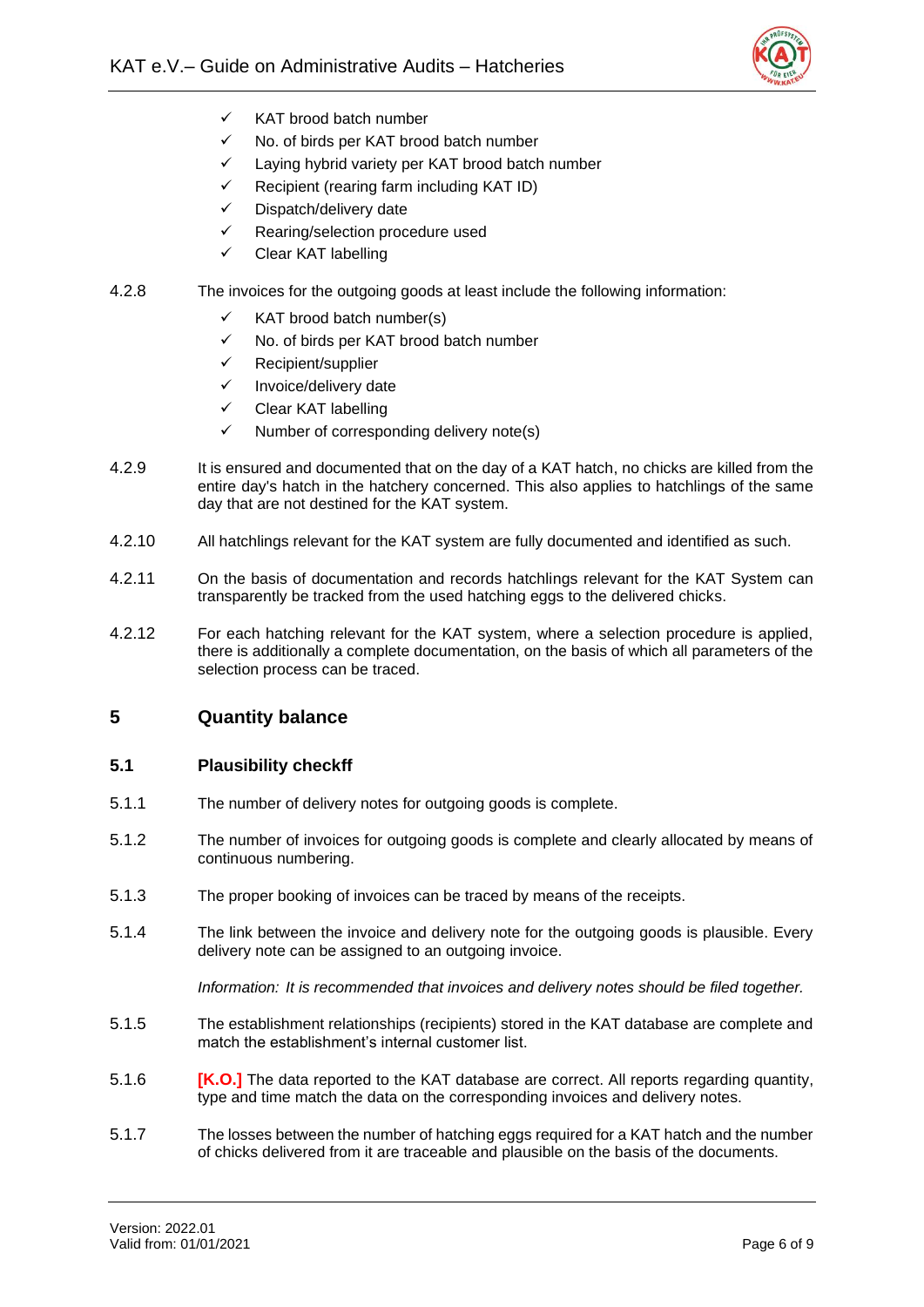![](_page_9_Picture_1.jpeg)

5.1.8 Based on the available documentation and evidence, plausibility is ensured for all hatchlings relevant for the KAT system where a selection procedure was applied.

#### <span id="page-9-0"></span>**5.2 Traceability**

5.2.1 **[K.O.]** The establishment has a system that guarantees the identification of delivered brood batches and for tracing and documenting how these relate to the number of birds sold.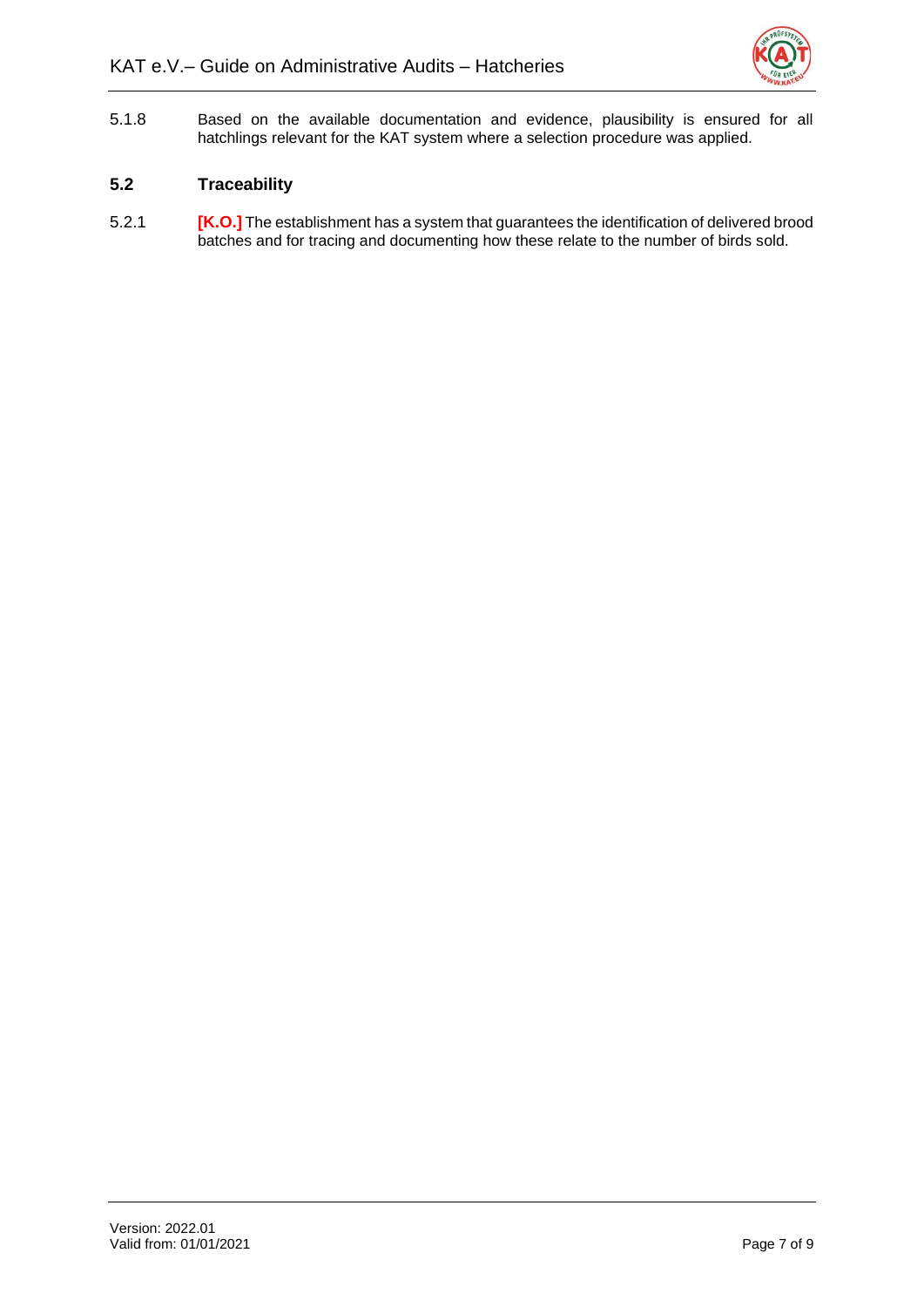![](_page_10_Picture_1.jpeg)

# <span id="page-10-0"></span>**Part III: Annex**

# <span id="page-10-1"></span>**1 Signs and symbols**

- **[K.O.]** Knock-out criteria
	- *References to applicable documents*
	- *Required documents/documents for submission*

# <span id="page-10-2"></span>**2 Abbreviations**

| EU            | European Union                                          |
|---------------|---------------------------------------------------------|
| F             | Female                                                  |
| FB            | Form                                                    |
| JA            | Rearing of young hens                                   |
| K.O.          | Knock-out                                               |
| KAT e.V.      | Verein für kontrollierte alternative Tierhaltungsformen |
| <b>KAT ID</b> | KAT identification number                               |
| <b>LEH</b>    | Food retail trade                                       |
| M             | Male                                                    |
| VA            | Procedural instruction                                  |

# <span id="page-10-4"></span><span id="page-10-3"></span>**3 Definition of terms**

Tab.2: Definition of terms

| Term               | Definition/explanation                                                                                                                         |
|--------------------|------------------------------------------------------------------------------------------------------------------------------------------------|
| Rearing farm       | Farm in which young hens are reared commercially for<br>subsequent egg production                                                              |
| <b>Stocks</b>      | Quantity/number of birds and goods                                                                                                             |
| Hatchery           | Establishment in which eggs are artificially hatched                                                                                           |
| Third-party stocks | Alternative stocks from establishments/establishment<br>sections that are not part of the KAT system and that do not<br>have KAT certification |
| Cockerel flock     | Name for a group of male laying hybrid chicks (Gallus gallus)                                                                                  |
| Dealer (hatchery)  | Hatchery site that delivers chicks into the KAT system that are<br>not hatched at its own site.                                                |
| <b>KAT stocks</b>  | Stocks from establishments that are KAT-compliant and are<br>subject to a conformity assessment across all stages                              |